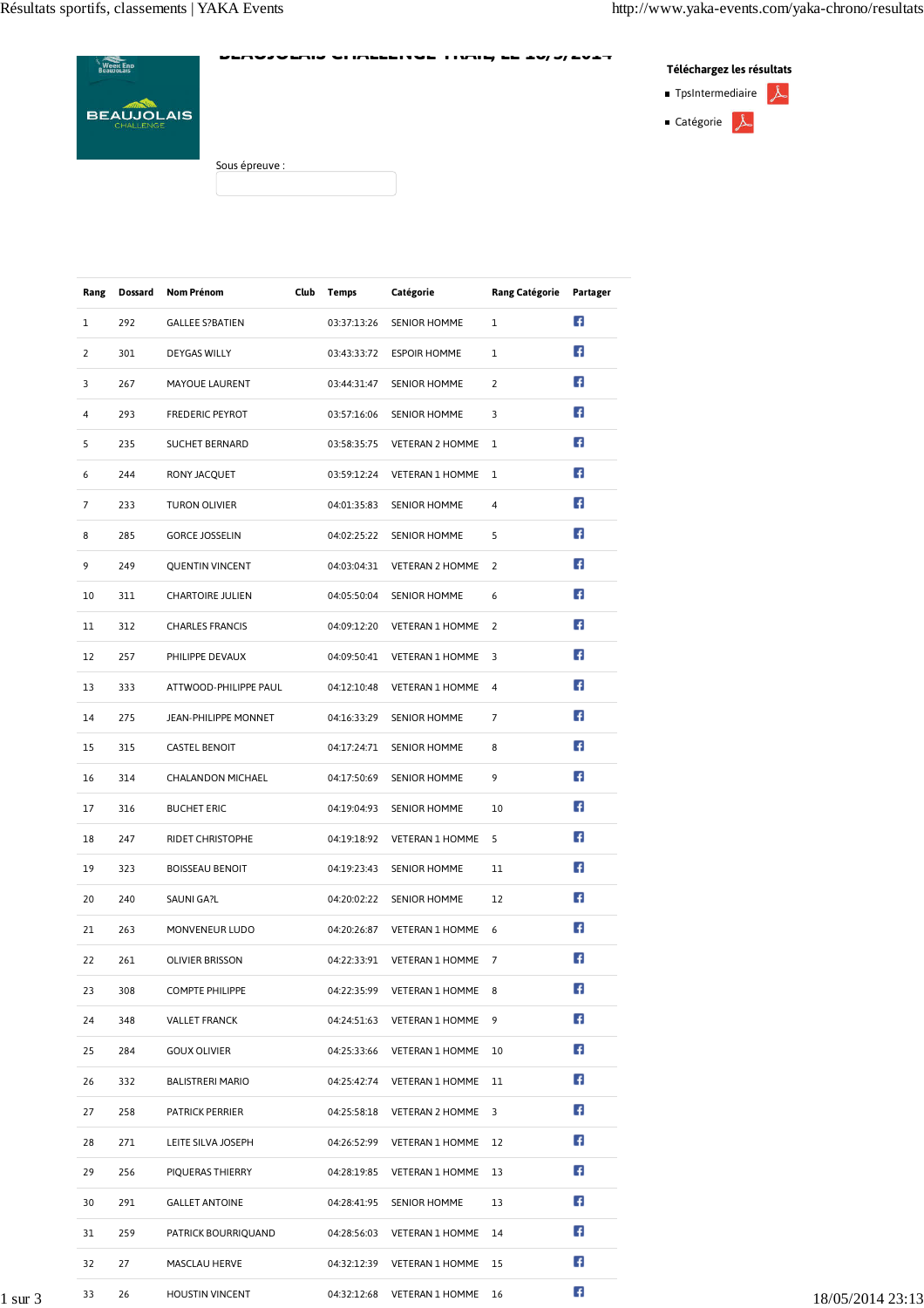|         | 32 | 27  | MASCLAU HERVE             | 04:32:12:39 VETERAN 1 HOMME 15          |                          | Ŧ   |
|---------|----|-----|---------------------------|-----------------------------------------|--------------------------|-----|
|         | 33 | 26  | <b>HOUSTIN VINCENT</b>    | 04:32:12:68 VETERAN 1 HOMME 16          |                          | Ŧ   |
|         | 34 | 260 | PATRICK CHASSAGNON        | 04:33:41:93 VETERAN 1 HOMME 17          |                          | Ŧ   |
|         | 35 | 288 | <b>GAY PIERRE</b>         | 04:34:17:05 VETERAN 2 HOMME 4           |                          | E.  |
|         | 36 | 248 | RAVEL PASCAL              | 04:40:05:60 VETERAN 1 HOMME 18          |                          | Ŧ   |
|         | 37 | 305 | DELANNOY THOMAS           | 04:40:52:57 SENIOR HOMME                | 14                       | Ŧ   |
|         | 38 | 262 | <b>NOEL NICOLAS</b>       | 04:41:07:32 SENIOR HOMME                | 15                       | Æ   |
|         | 39 | 242 | <b>SANCHIS BENOIT</b>     | 04:41:31:29 SENIOR HOMME                | 16                       | Æ   |
|         | 40 | 298 | <b>DUCROUX DAMIEN</b>     | 04:41:31:44    VETERAN 1    HOMME    19 |                          | Ŧ   |
|         | 41 | 231 | VISSEYRIAS SYLVAIN        | 04:42:41:00 SENIOR HOMME                | 17                       | Ŧ   |
|         | 42 | 334 | ANDINE ROMAIN             | 04:42:54:81 SENIOR HOMME                | 18                       | Æ   |
|         | 43 | 264 | MONTESSUIS HERV           | 04:47:20:87    VETERAN 1 HOMME          | 20                       | Æ   |
|         | 44 | 286 | <b>GIRARD ROMAIN</b>      | 04:47:27:25 SENIOR HOMME                | 19                       | Æ   |
|         | 45 | 329 | <b>BARBIER LUC</b>        | 04:48:03:53 VETERAN 1 HOMME 21          |                          | Æ   |
|         | 46 | 544 | <b>DUMAS CHRISTIAN</b>    | 04:49:27:28 VETERAN 1 HOMME 22          |                          | Æ,  |
|         | 47 | 236 | <b>STORELLI GILLES</b>    | 04:52:24:24 SENIOR HOMME                | 20                       | Æ   |
|         | 48 | 318 | <b>BOUTTE S?BASTIEN</b>   | 04:52:24:81 SENIOR HOMME                | 21                       | Æ   |
|         | 49 | 319 | <b>BOUTARANE FREDERIC</b> | 04:52:39:78 VETERAN 1 HOMME 23          |                          | Æ   |
|         | 50 | 322 | <b>BONIN EMELINE</b>      | 04:52:44:46 SENIOR FEMME                | $\mathbf{1}$             | Æ,  |
|         | 51 | 278 | HYVERNAT MARTIAL          | 04:53:22:20 VETERAN 1 HOMME 24          |                          | Æ   |
|         | 52 | 272 | <b>LECHAT DAVID</b>       | 04:54:07:25 VETERAN 1 HOMME 25          |                          | Ŧ   |
|         | 53 | 270 | MALLARD BRUNO             | 04:55:53:37 VETERAN 1 HOMME 26          |                          | Æ   |
|         | 54 | 238 | SIMONIN EMMANUEL          | 04:56:06:84 VETERAN 1 HOMME 27          |                          | Æ   |
|         | 55 | 287 | <b>GIRARD STEPHANE</b>    | 04:59:33:61 SENIOR HOMME                | 22                       | Ŧ   |
|         | 56 | 280 | <b>HOSTIER SEVERINE</b>   | 04:59:34:06 VETERAN 1 FEMME 1           |                          | L.F |
|         | 57 | 294 | <b>FRAISON ST?PHANE</b>   | 05:05:23:32 VETERAN 1 HOMME 28          |                          | Æ   |
|         | 58 | 134 | PLASSARD JEAN-LUC         | 05:05:26:71 VETERAN 1 HOMME 29          |                          | E.  |
|         | 59 | 274 | LE DERFF CYRIL            | 05:06:12:66 SENIOR HOMME                | 23                       | E.  |
|         | 60 | 268 | <b>MASSON BENEDICTE</b>   | 05:10:50:35 SENIOR FEMME                | $\overline{2}$           | LF. |
|         | 61 | 115 | <b>BURG FREDERIC</b>      | 05:10:52:55 VETERAN 1 HOMME 30          |                          | Ŧ   |
|         | 62 | 331 | <b>BALLINI YVAIN</b>      | 05:11:12:12 SENIOR HOMME                | 24                       | Ŧ   |
|         | 63 | 136 | <b>BIGOU DAMIEN</b>       | 05:11:14:08 SENIOR HOMME                | 25                       | L∓. |
|         | 64 | 34  | MATEO BRUNO               | 05:12:11:47    VETERAN 2 HOMME    5     |                          | LF. |
|         | 65 | 330 | <b>BARBIER VIRGINIE</b>   | 05:12:31:03 SENIOR FEMME                | 3                        | Ŧ   |
|         | 66 | 281 | <b>GUINET J?R?MIE</b>     | 05:15:06:46 SENIOR HOMME                | 26                       | L.F |
|         | 67 | 321 | <b>BOTTON HUBERT</b>      | 05:17:10:24 VETERAN 1 HOMME 31          |                          | E.  |
|         | 68 | 303 | DENOYEL BERTRAND          | 05:17:31:58 SENIOR HOMME                | 27                       | E.  |
|         | 69 | 295 | <b>FARRUGIA ERIC</b>      | 05:17:35:37 VETERAN 1 HOMME 32          |                          | Ŧ   |
|         | 70 | 109 | MONOT ANNY                | 05:19:35:59    VETERAN 3 FEMME          | $\overline{1}$           | Ŧ   |
|         | 71 | 252 | PONTUS JEAN-GUY           | 05:19:35:73 SENIOR HOMME                | 28                       | Ŧ   |
|         | 72 | 290 | <b>GARCIA MURIEL</b>      | 05:23:20:40 VETERAN 1 FEMME             | $\overline{\phantom{0}}$ | L F |
| 2 sur 3 |    |     |                           |                                         |                          |     |